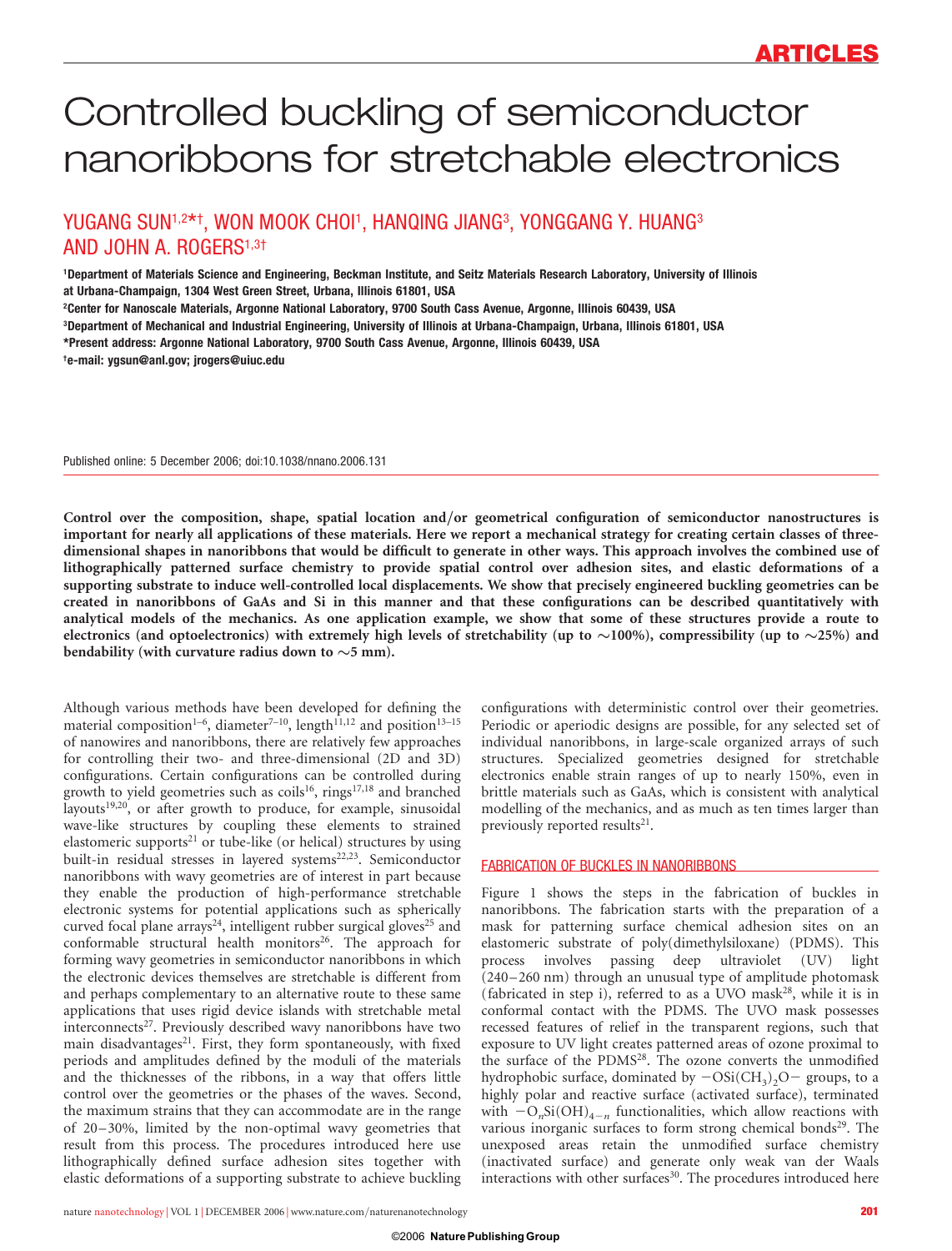# ARTICLES



Figure 1 Processing steps for engineering 3D buckled shapes in semiconductor nanoribbons. a, Fabrication of a UVO mask and its use in patterning the surface chemistry on a PDMS substrate. b, Formation of buckled GaAs ribbons and the process of embedding them in PDMS. c, Response of buckled GaAs ribbons to stretching and compressing. d, SEM image of a sample formed using the procedures in a and b. The pre-strain used for generating this sample was 60%, with  $W_{\text{act}} = 10 \mu \text{m}$  and  $W_{\text{in}} = 400 \mu \text{m}$ . (The inset shows an SEM image of a bonded region.)

involved exposures on PDMS substrates (thickness  $\sim$ 4 mm) under large, uniaxial prestrains ( $\varepsilon_{pre} = \Delta L/L$  for lengths changed from L to  $L + \Delta L$ ) (step ii). For masks with simple, periodic line patterns, we denote the widths of the activated (purple in the bottom frame of Fig. 1a) and inactivated stripes as  $W_{\text{act}}$  and  $W_{\text{in}}$ (step iii). The activated areas can bond strongly and irreversibly to other materials (for example, GaAs ribbons covered with  $SiO<sub>2</sub>$ films and Si ribbons with native oxide layers) that have exposed  $-Si-OH$  groups on their surfaces due to the formation of strong siloxane linkages  $(-O-Si-O)$  through condensation reactions<sup>29,31</sup>. These patterned adhesion sites can be exploited to create well-defined 3D geometries in nanoribbons, as outlined in the following.

The nanoribbons consisted of both single-crystal Si and GaAs. The silicon ribbons were prepared from silicon-on-insulator (SOI) wafers using procedures described previously<sup>21</sup>. The GaAs ribbons involved multilayers of Si-doped n-type GaAs (120 nm; carrier concentration of  $4 \times 10^{17}$  cm<sup>-3</sup>), semi-insulating GaAs (SI-GaAs; 150 nm) and AlAs (200 nm) formed on a (100) SI-GaAs wafer by molecular-beam epitaxy  $(MBE)^{32}$ . Chemically etching the epilayers in an aqueous etchant of  $H_3PO_4$  and  $H_2O_2$  (ref. 31), using lines of photoresist patterned along the  $(01\bar{1})$  crystalline orientation as etch masks, defined the ribbons. Removing the photoresist and then soaking the wafer in an ethanol solution of HF (2:1 volume ratio of ethanol and 49% aqueous HF) removed the AlAs layer, thereby releasing ribbons of GaAs (n-GaAs/SI-GaAs) with widths determined by the photoresist  $(\sim]100 \mu m$  for the examples shown here). The addition of ethanol to the HF solution reduced the probability of cracking of the fragile ribbons due to the action of capillary forces during drying. The low surface tension (compared to water) also minimized drying-induced disorder in the spatial layout of the GaAs ribbons. In the final step, a thin layer of  $SiO<sub>2</sub>$  $(\sim$ 30 nm) was deposited to provide the necessary  $-Si-OH$  surface chemistry for bonding to the activated regions of the PDMS.

By laminating the processed SOI or GaAs wafers against a UVO-treated prestretched PDMS substrate (ribbons oriented

parallel to the direction of pre-strain), baking in an oven at 90  $\degree$ C for 5 min, and removing the wafer, all of the ribbons were transferred to the surface of the PDMS (step iv). Heating facilitated conformal contact and the formation of strong siloxane linkages between the activated areas of the PDMS and the native  $SiO<sub>2</sub>$  layer on the Si ribbons or the deposited  $SiO<sub>2</sub>$ layer on the GaAs ribbons. Relatively weak van der Waals interactions bonded the ribbons to the inactivated regions of the PDMS. Relaxing the strain in the PDMS led to the formation of buckles through the physical separation of the ribbons from the inactivated regions of the PDMS (step v). The ribbons remained tethered to the PDMS in the activated regions owing to the strong chemical bonding. The resulting 3D ribbon geometries (that is, the spatially varying pattern of buckles) depend on the pre-strain and the patterns of surface activation. (Similar results can be achieved through patterned bonding sites on the ribbons). For the case of a simple line pattern,  $W_{in}$  and the prestrain determine the width and amplitude of the buckles. Sinusoidal waves with wavelengths and amplitudes much smaller than the buckles also formed in the same ribbons when  $W_{\text{act}}$  was  $>100 \mu m$ , owing to mechanical instabilities of the type that generate wavy silicon<sup>21</sup> (see Supplementary Information, Fig. S1, for images of samples formed with different values of  $W_{act}$ ). As a final step in the fabrication, the 3D ribbon structures can be encapsulated in PDMS by casting and curing a liquid prepolymer (step vi). Because of its low viscosity and low surface energy, the liquid flows and fills the gaps formed between the ribbons and the substrate (see Supplementary Information, Fig. S2).

Figure 1d shows a tilted-view scanning electron microscope (SEM) image of buckled GaAs ribbons on PDMS, in which  $\varepsilon_{\text{pre}} = 60\%, W_{\text{act}} = 10 \text{ }\mu\text{m}$  and  $W_{\text{in}} = 400 \text{ }\mu\text{m}$ . The image reveals uniform, periodic buckles with common geometries and spatially coherent phases for all ribbons in the array. The anchoring points are well registered to the lithographically defined adhesion sites. The inset shows an SEM image of a bonded region; the width is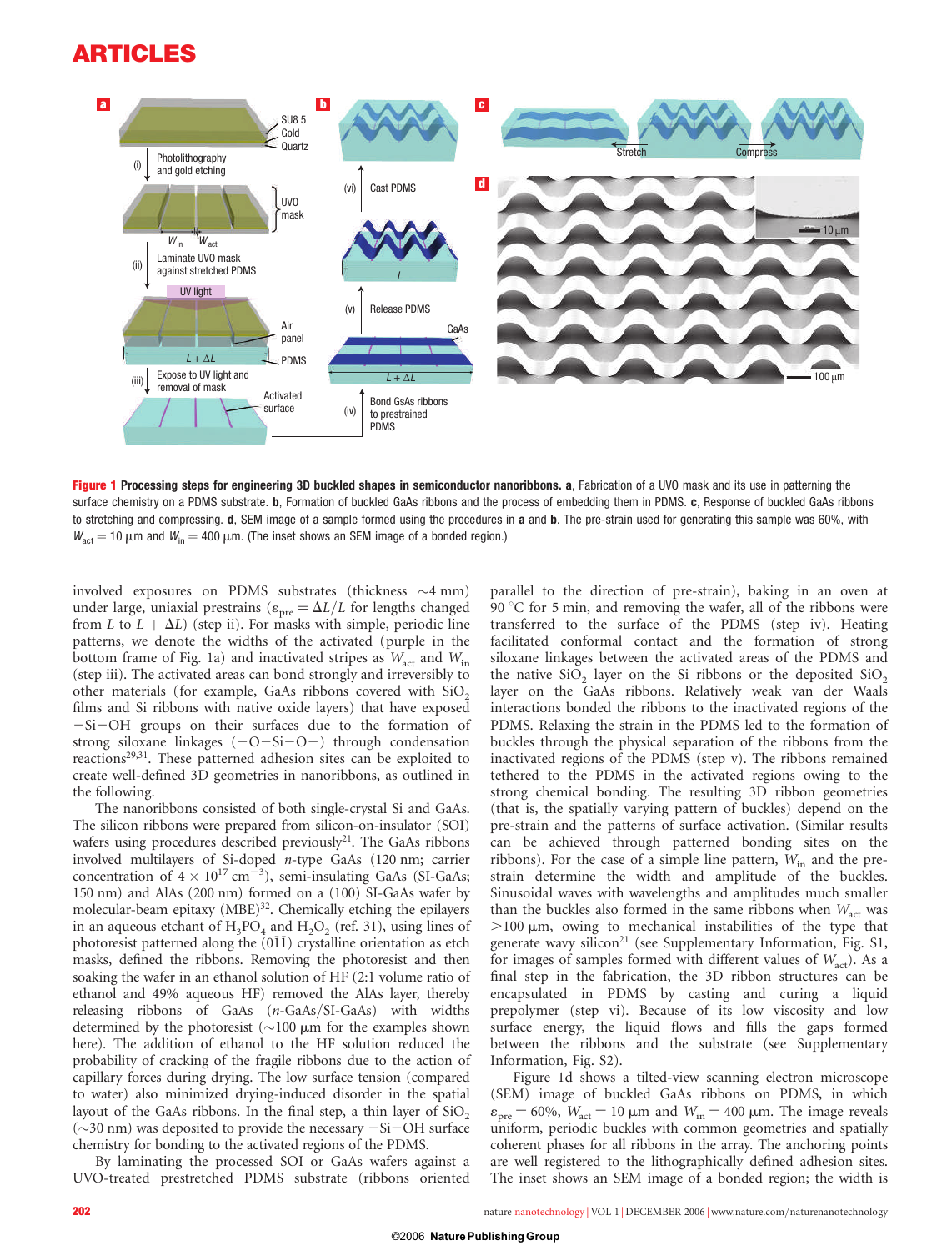

Figure 2 Optical and SEM micrographs of the side-view profiles of buckled GaAs and Si ribbons. a, GaAs ribbon structures formed on PDMS substrates with different pre-strains,  $\varepsilon_{\text{pre}}$ . b, Si ribbon structures formed on a PDMS substrate pre-strained to 50% and patterned with  $W_{\text{act}} = 15 \,\mu\text{m}$  and  $W_{\text{in}} = 350$ , 300, 250, 250, 250, 300 and 350  $\mu$ m (from left to right). The image was taken by tilting the sample at an angle of 45°. c, Si ribbon structures formed on a PDMS substrate pre-strained to 50% and patterned with parallel lines of adhesion sites ( $W_{\text{act}} = 15 \,\mu\text{m}$  and  $W_{\text{in}} = 250 \,\mu\text{m}$ ) oriented at angles of 30° with respect to the lengths of the ribbons. The image was taken by tilting the sample at an angle of 75°. d, GaAs ribbon structures formed on PDMS substrates patterned with different values of  $W_{\text{in}}$ .

 $\sim$ 10  $\mu$ m, consistent with  $W_{\text{act}}$ . The images also reveal that the surface of the PDMS is flat, even at the bonding sites. This behaviour, which is very different from the strongly coupled wavy structures reported previously $2^{1,33}$ , suggests that the PDMS induces the displacements but is not intimately involved in the buckling process (that is, its modulus does not affect the geometries of the ribbons) for the cases described here. In this sense, the PDMS represents a soft, non-destructive tool for manipulating the ribbons through forces applied at the adhesion sites.

# STRETCHABILITY AND BENDABILITY OF BUCKLED NANORIBBONS

Figure 2a shows side-view optical micrographs of buckled ribbons formed on PDMS with different  $\varepsilon_{pre}$  ( $W_{act} = 10 \mu m$ and  $W_{\text{in}} = 190 \text{ }\mu\text{m}$ ). The heights of the buckles increase with  $\varepsilon_{\text{pre}}$ . The ribbons in the inactivated regions do not fully separate at low  $\varepsilon_{\text{pre}}$  (see the samples formed with  $\varepsilon_{\text{pre}} = 11.3\%$ and 25.5%). At higher  $\varepsilon_{pre}$ , the ribbons (thickness h) separate from the PDMS to form buckles with vertical displacement profiles characterized by  $y = (1/2)A_1^0(1 + \cos(\pi/L_1)x)$ , where  $A_1^0 = 4/\pi \sqrt{L_1 L_2(\epsilon_{pre} - h^2 \pi^2 / 12L_1^2)}$ , and  $L_1 = W_{\text{in}}/(2 \times$  $(1 + \varepsilon_{pre})$ ),  $L_2 = L_1 + (W_{act}/2)$ , as determined by nonlinear analysis of buckles formed in a uniform thin layer (Jiang and co-workers, unpublished material). The maximum tensile strain in the ribbons is, approximately,  $\varepsilon_{\text{peak}} = \kappa|_{\text{max}}(h/2)$  =  $y''|_{\text{max}}(h/2) = (h/4)A_1^0(\pi/L_1)^2$ . The width of the buckles is  $2L_1$ and the periodicity is  $2L_2$ . Because  $h^2 \pi^2 / 12L_1^2$  is much smaller than  $\varepsilon_{\text{pre}}$  for the cases investigated here, the amplitude is independent of the mechanical properties or thickness of ribbons

and is mainly determined by the layout of adhesion sites and the prestrain. This conclusion suggests a general applicability of this approach—ribbons made of any material will form into similar buckled geometries. This prediction is consistent with the results obtained with the Si and GaAs ribbons used here. The calculated profiles, plotted as dotted red lines in Fig. 2a for prestrains of 33.7% and 56.0%, agree well with the observations in GaAs ribbons. Further, the parameters (including periodicity, width and amplitude) of the buckles shown in Fig. 2a are consistent with analytical calculations, except at low  $\varepsilon_{pre}$  (see Supplementary Information, Table S1). An interesting result of this study is that the maximum tensile strains in the ribbons are small (for example,  $\sim$ 1.2%), even for large  $\varepsilon_{pre}$  (for example, 56.0%). This scaling enables stretchability, even with brittle materials such as GaAs, as discussed subsequently.

The lithographically defined adhesion sites enable more complex geometries than the simple grating patterns associated with the structures in Fig. 1. For example, buckles with different widths and amplitudes can be formed in individual ribbons. Figure 2b shows, as an example, an SEM image of buckled Si ribbons (width 50  $\mu$ m and thickness 290 nm), formed with a pre-strain of 50% and adhesion sites characterized by  $W_{\text{act}} = 15 \mu \text{m}$  and  $W_{\text{in}} = 350, 300, 250, 250, 300$  and 350  $\mu$ m along the lengths of the ribbons. The image clearly shows the variation of widths and amplitudes of adjacent buckles in each of the ribbons. Buckled ribbons can also be formed with different phases for different ribbons. Figure 2c presents an example of a Si system designed with phases in the buckles that vary linearly with distance perpendicular to the lengths of the ribbons. The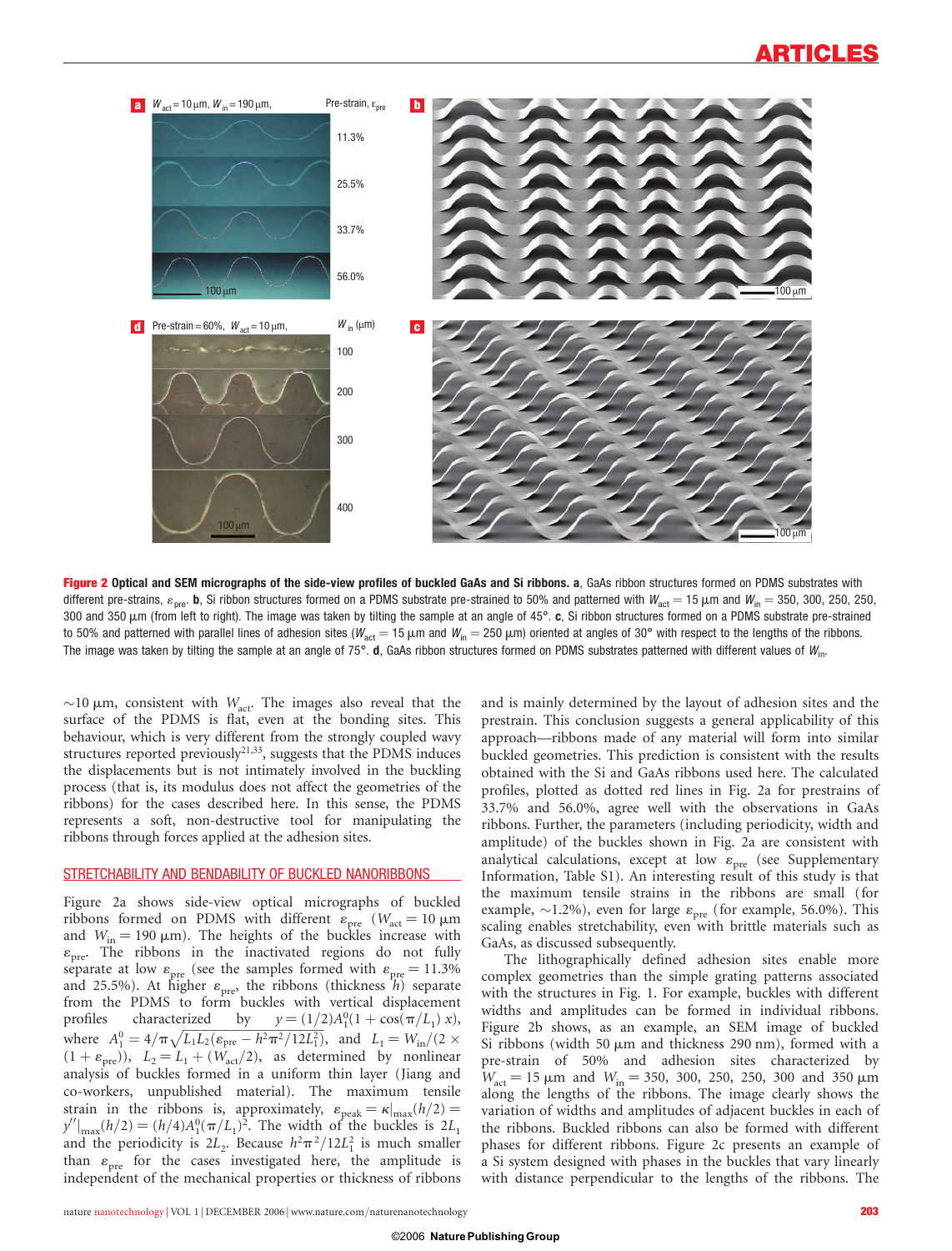UVO mask used for this sample has  $W_{\text{act}}$  and  $W_{\text{in}}$  of 15 and  $250 \mu m$ , respectively. The angle between the activated stripes on PDMS stamp and Si ribbons is  $30^\circ$ . Many other possibilities can easily be achieved, with simple lithographic control of the adhesion sites.

The simple case of buckled GaAs ribbons on PDMS with  $\varepsilon_{\text{pre}} = 60\%$ ,  $W_{\text{act}} = 10 \,\mu\text{m}$  and different values of  $W_{\text{in}}$ , as shown in Fig. 2d, illustrates an aspect that is important for applications in stretchable electronics. The profiles, which agree well with analytical solutions to the mechanics, show failure due to cracking in the GaAs when  $W_{\text{in}} = 100 \mu \text{m}$  (and smaller). The failure results from tensile strains  $(\sim 2.5\%$  in this case) that exceed the yield point of the GaAs  $(\sim2\%)$ . An optimized configuration for robustness to stretching and compressing can, therefore, be achieved by selecting  $W_{\text{in}} \gg W_{\text{act}}$ . In this situation, pre-strains up to and greater than 100% can be accommodated. The only limit is in the resolution with which we can pattern the adhesion sites on the PDMS, which is  $\sim$ 2  $\mu$ m, with current approaches. We demonstrated this type of stretchability directly by applying forces to the PDMS supports. Changes in the end-to-end distances  $(L_{\text{projected}})$  of segments of the ribbons provided a means to quantify the stretchability and compressibility, according to  $|(L_{\text{projected}}^{\star} - L_{\text{projected}}^0)/L_{\text{projected}}^0| \times 100\%, \qquad \text{where} \qquad L_{\text{p}}^{\star}$  $L^*_{\text{projected}}$ represents the maximum or minimum length before fracture and  $L_{\text{projected}}^0$  is the length in the relaxed state. Stretching and compressing correspond to  $L^*_{\text{projected}}$  greater and less than  $L^0_{\text{projected}}$ respectively. Buckled ribbons on PDMS with  $W_{\text{act}} = 10 \mu \text{m}$  and  $W_{\text{in}} = 400 \mu \text{m}$  and  $\varepsilon_{\text{pre}} = 60\%$ , exhibit stretchability of 60% (that is,  $\varepsilon_{\text{pre}}$ ) and compressibility of up to 30%. Embedding the ribbons in PDMS mechanically protects the structures, and also produces a continuous, reversible response, but with slightly different mechanics compared to the unembedded case. In particular, the stretchability and compressibility decreased to  $\sim$ 51.4% (Fig. 3a) and  $\sim$ 18.7% (Fig. 3b), respectively. The PDMS matrix on top of the ribbons flattens the peaks of the buckles slightly, owing partly to curing-induced shrinkage of the overlying PDMS. Small period waves form in these regions under large compressive strains, due to the spontaneous mechanics of the type that generated the wavy ribbon structures described previously<sup>21</sup>. Mechanical failure tends to initiate in these areas, as illustrated in Fig. 3b, thereby reducing the compressibility. Buckled structures with  $W_{\text{act}} = 10 \mu \text{m}$  and  $W_{\text{in}} = 300 \mu \text{m}$  avoided this type of behaviour. Although such samples exhibited slightly lower stretchability than the one shown in Fig. 3a, the absence of the short period waves increased the compressibility to  $\sim$ 26%. Overall, single-crystalline GaAs nanoribbons with buckles that were formed on the prestretched PDMS substrates with patterned surface chemical adhesion sites exhibit stretchability higher than 50%, and compressibility larger than 25%, corresponding to full-scale strain ranges approaching 100%. These numbers can be further improved by increasing  $\varepsilon_{pre}$  and  $W_{in}$ , and by using a substrate material capable of higher elongation than PDMS. For even more elaborate systems, these fabrication procedures can be repeated to generate 3D multilayered architectures (see Supplementary Information, Fig. S3).

A direct consequence of this large stretchability and compressibility is extreme levels of mechanical bendability. Figure 4a–c presents optical micrographs of bent configurations that illustrate this feature. The PDMS substrate (thickness  $\sim$ 4 mm) was bent into concave (radius  $\sim$ 5.7 mm), flat and convex (radius  $\sim 6.1$  mm) curvatures, respectively. The images illustrate how the profiles changed to accommodate the bending induced surface strains  $(\sim 20-25\%$  for these cases). The shapes are similar, in fact, to those obtained in compression (by strains of  $\sim$ 20%) and tension (by strains of  $\sim$ 20%). The



Figure 3 Stretching and compressing of buckled GaAs ribbons embedded in PDMS. a, Images of a single buckled ribbon stretched to different levels of tensile strain (positive %). Fracture occurs near 50%. b, Images of a single buckled ribbon compressed to different levels of compressive strain (negative %). Small, short-period wavy geometries appear at the peaks of the buckles for compressive strains larger than  $\sim$ 15%. c, Images of a single buckled ribbon compressed to different levels of compressive strain. The buckles in these cases were formed with a pre-strain of 60% with  $W_{\text{act}} = 10 \mu \text{m}$  and  $W_{\text{in}} = 400 \mu \text{m}$  (a,b) and with  $W_{\text{act}} = 10 \mu \text{m}$  and  $W_{\text{in}} = 300 \mu \text{m}$  (c). The red lines and arrows in each panel indicate the same positions on the same ribbons to highlight the mechanical deformations. The insets provide magnified images of the sections marked with the white boxes, clearly showing the formation of cracks at high compressive strains. The numbers corresponding to stretching or compressing degree were computed according to  $[(L_{projected} - L_{projected}^0) / L_{projected}^0] \times 100\%$ .

embedded systems exhibited even higher levels of bendability due to neutral mechanical plane effects $34,35$ . When the top and bottom layers of PDMS had similar thicknesses, there was no change in the buckling shapes during bending (Fig. 4d).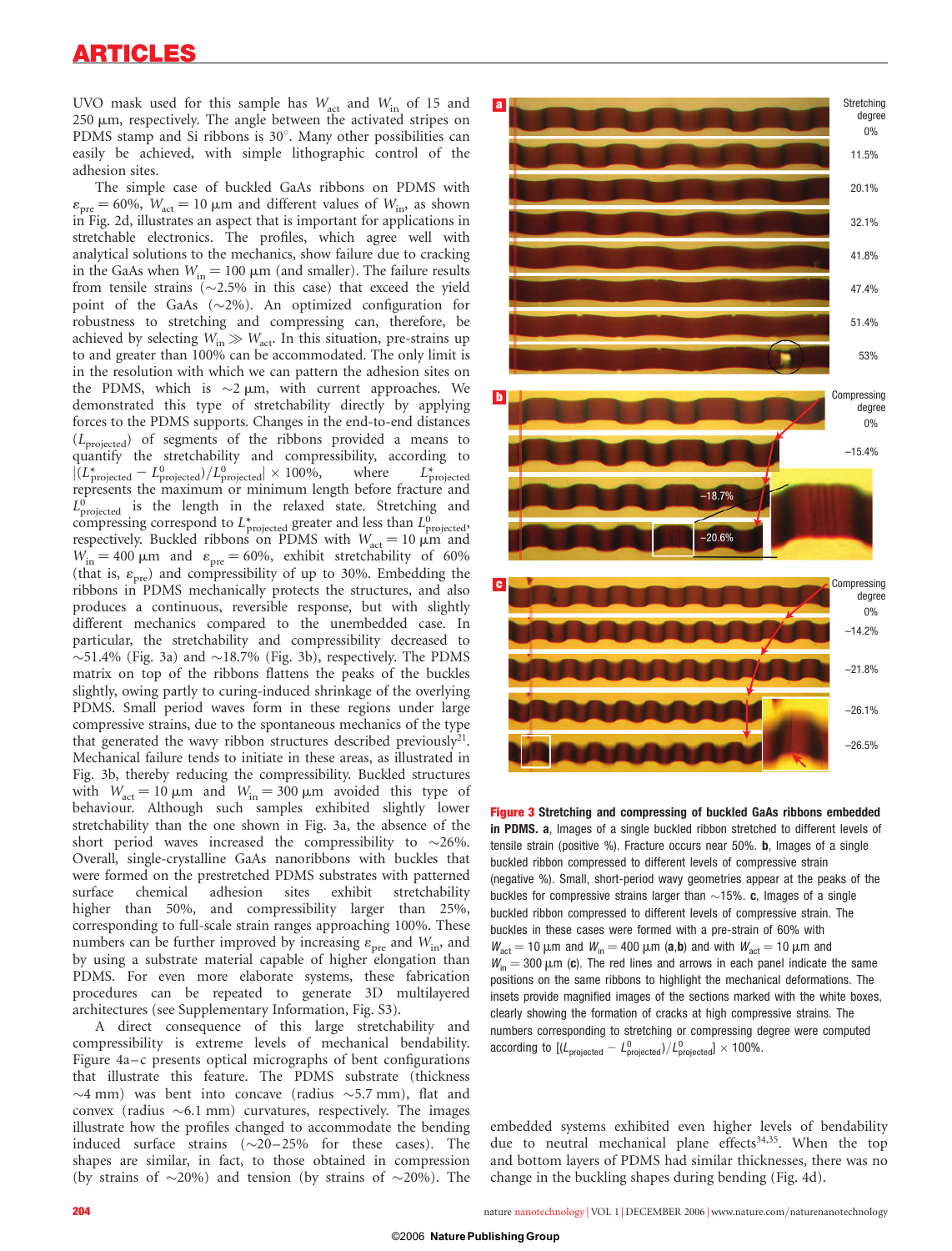

Figure 4 Bending of buckled ribbons on surfaces and in matrixes of PDMS. a-c, Optical microscope images with low magnification (top left frames) and high magnification (right frames) and schematic illustrations (bottom left frames) of buckled GaAs ribbons on PDMS with concave (a), flat (b) and convex (c) surfaces. (The scale bars in panel c also apply to panels a and b.) d, Images of buckled ribbons embedded in PDMS before (left) and after (right) bending. A single embedded GaAs ribbon can be seen in the enlarged area enclosed in the white box. The top and bottom frames show the curvatures of the top and bottom surfaces, respectively. The buckled ribbons are the same as those shown in Fig. 1d.

# STRETCHABLE ELECTRONICS WITH BUCKLED NANORIBBONS

To demonstrate these mechanical properties in functional electronic devices, we built metal–semiconductor–metal photodetectors (MSM PDs) using buckled GaAs ribbons with profiles similar to those shown in Fig. 4, by depositing thin gold electrodes onto the SI-GaAs sides of the ribbons to form Schottky contacts. Figure 5a shows the geometry and equivalent circuit, and top-view optical micrographs of an MSM PD before and after stretching by  $\sim$ 50%. In the absence of light, little current flowed through the PD; the current increased with an increase of illumination with an infrared beam (wavelength  $\sim$ 850 nm) (Fig. 5b). The asymmetry in the current/voltage  $(I-V)$  characteristics can be attributed to differences in the electrical properties of the contacts. Figure 5c (stretching) and 5d (compressing) show I–V characteristics measured at different degrees of stretching and compressing. The current increased when the PD was stretched by up to 44.4% and then decreased with further stretching. Because the intensity per unit area of the light source is constant, the increases in current with stretching can be attributed to increases in the projected area (referred to as effective area,  $S_{\text{eff}}$ ) of the buckled GaAs ribbon as it flattens. Further stretching of the PD might induce the formation of defects on the surface and/or in the lattice of the GaAs ribbon, resulting in a decrease of current and, eventually, at fracture, in an open circuit. Similarly, compression led to a decrease in  $S_{\text{eff}}$  and also a decrease in the current (Fig. 5d). These results indicate that buckled GaAs ribbons embedded in a PDMS matrix provide a fully stretchable/compressible type of photosensor that could be useful

in various applications, such as wearable monitors, curved imaging arrays and other devices.

In conclusion, the results presented here indicate that soft elastomers with lithographically defined adhesion sites can be used as tools for creating certain classes of 3D configurations in semiconductor nanoribbons. Stretchable electronics provide one example of the many possible application areas for these types of structures. Simple PD devices demonstrate some of these capabilities. The high level of control over the structures and the ability to separate high-temperature processing steps (such as formation of ohmic contacts) from the buckling process and the PDMS suggest that more complex devices (for example, transistors and small circuit sheets) are possible. The wellcontrolled phases of buckles in adjacent ribbons provide an opportunity for electrically interconnecting multiple elements. Also, although the experiments reported here used GaAs and Si nanoribbons, other materials, such as GaN and InP, and other structures, such as nanowires and nanomembranes, should also be compatible with this approach.

#### **METHODS**

#### FABRICATION OF GaAs RIBBONS

Photolithography and wet chemical etching was used to generate GaAs ribbons from GaAs wafers with customer-designed epitaxial layers (IQE). An AZ 5214 photoresist was spin-cast on the GaAs wafers (5,000 r.p.m., 30 s) and then baked at 100  $\degree$ C for 1 min. Exposure through a photomask with patterned lines oriented along the  $(01\bar{1})$  crystallographic direction of GaAs, followed by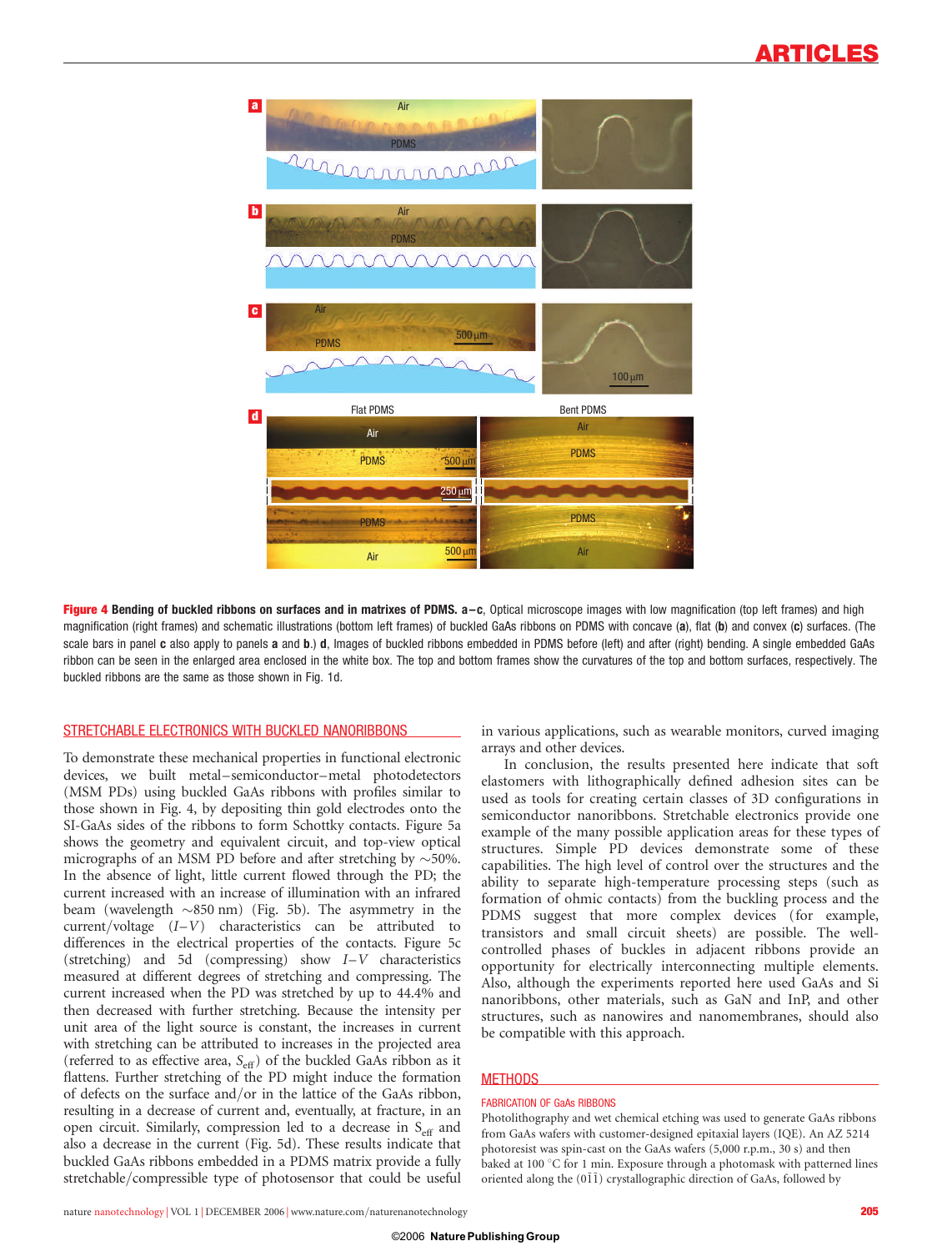# ARTICLES



Figure 5 Characterization of stretchable metal–semiconductor–metal photodetectors (MSM PDs). a, Schematic illustrations of the geometry (top), an equivalent circuit (middle) and optical images of a buckled PD before and during stretching (bottom, the white arrows indicate the direction of force applied during stretching). b, Current/voltage  $(I - V)$  curves recorded from a buckled PD that was irradiated by an Infrared lamp with different output intensities. c,d,  $I - V$ characteristics of PDs illuminated with constant luminance and stretched (c) or compressed (d) to different degrees.

development, generated line patterns in the photoresist. Mild  $O<sub>2</sub>$  plasma removed the residual photoresist. The GaAs wafers were then etched for 1 min in the etchant (4 ml  $H_3PO_4$  (85 wt%), 52 ml  $H_2O_2$  (30 wt%) and 48 ml deionized water), which was cooled in the ice-water bath. The AlAs layers were dissolved with an HF solution diluted in ethanol (1:2 in volume). The samples with released ribbons on mother wafers were dried in a fume hood. The dried samples were coated with  $30$ -nm  $SiO<sub>2</sub>$  deposited by electron beam evaporation.

#### FABRICATION OF Si RIBBONS

Si ribbons were fabricated from SOI wafers (Soitec top silicon 290 nm, buried oxide 400 nm). The wafers were patterned by conventional photolithography using AZ 5214 photoresist and etched with  $SF<sub>6</sub>$  plasma. After the photoresist was washed away with acetone, the buried oxide layer was then etched in HF (49%).

## FABRICATION OF UVO MASKS

Fused quartz slides were cleaned in piranha solution (at 60 °C) for 15 min and thoroughly rinsed with plenty of water. The dry, cleaned slides were coated with sequential layers of 5-nm Ti (adhesive layers) and 100-nm Au (mask layers for UV light) by electron-beam evaporation. A negative photoresist (SU8 5) was spin-cast on the slides (3,000 r.p.m., 30 s) to yield  $\sim$ 5- $\mu$ m-thick films. Patterns were generated in the photoresist by soft baking, exposure to UV light, post baking and developing. Mild  $O<sub>2</sub>$  plasma removed the residual photoresist. The photoresist served as a mask to etch Au and Ti using gold etchant (aqueous solution of I<sub>2</sub> and KI) and titanium etchant (diluted solution of HCl), respectively.

## PREPARATION OF PDMS STAMPS

PDMS substrates of thickness  $\sim$ 4 mm were prepared by pouring the prepolymer 1:10, Sylgard 184, Dow Corning into a Petri dish and baking at 65 8C for 4 h. Rectangular Slabs of suitable sizes were cut from the resulting cured piece, then rinsed with isopropyl alcohol and dried using nitrogen

blowing. A specially designed stage was used to mechanically stretch the PDMS to the desired levels of strain. Illuminating these stretched substrates with short-wavelength UV light (low-pressure mercury lamp, 173  $\mu$ W cm<sup>-2</sup> from 240 to 260 nm, BHK) for 5 min through a UVO mask placed in contact with the PDMS generated the patterned surface chemistries.

## FORMATION AND EMBEDDING OF BUCKLED GaAs (OR SI) RIBBONS

GaAs wafers with released ribbons coated with  $SiO<sub>2</sub>$  (or Si ribbons with native oxide layer) were laminated against the stretched PDMS with patterned surface chemistry. Baking in an oven at 90  $\degree$ C for 5 min, cooling to room temperature in air, and then slowly relaxing the strain in the PDMS generated buckles along each ribbon. Embedding the buckled ribbons involved flood exposure to UV light for 5 min followed by the casting of liquid PDMS prepolymers to a thickness of  $\sim$ 4 mm. Leaving the sample either in an oven at 65 °C for 4 h or at room temperature for 36 h cured the prepolymer, to leave the buckled ribbons embedded in a solid matrix of PDMS.

#### CHARACTERIZATION OF BUCKLED RIBBONS

The ribbons were imaged with an optical microscope by tilting the sample by  $\sim$ 90 $^{\circ}$  (for non-embedded samples) or  $\sim$ 30 $^{\circ}$  (for embedded samples). The SEM images were recorded on a Philips XL30 field-emission scanning electron microscope after the sample was coated with a thin layer of gold ( $\sim$ 5 nm in thickness). The same stage used for pre-stretching the PDMS stamps was used to stretch and compress the resulting samples.

#### FABRICATION AND CHARACTERIZATION OF MSM PDs

Fabrication of PDs started with samples in the configuration shown in the bottom frame of Fig. 1b. An  $\sim$ 0.8-mm-wide strip of poly(ethylene terephthalate) (PET) sheet was gently placed on the PDMS with its longitudinal axis perpendicular to the longitudinal axes of the ribbons. This strip served as a shadow mask for electron-beam evaporation of a 30-nm-thick gold film (to form Schottky electrodes). Removing the PET strip, and relaxing the